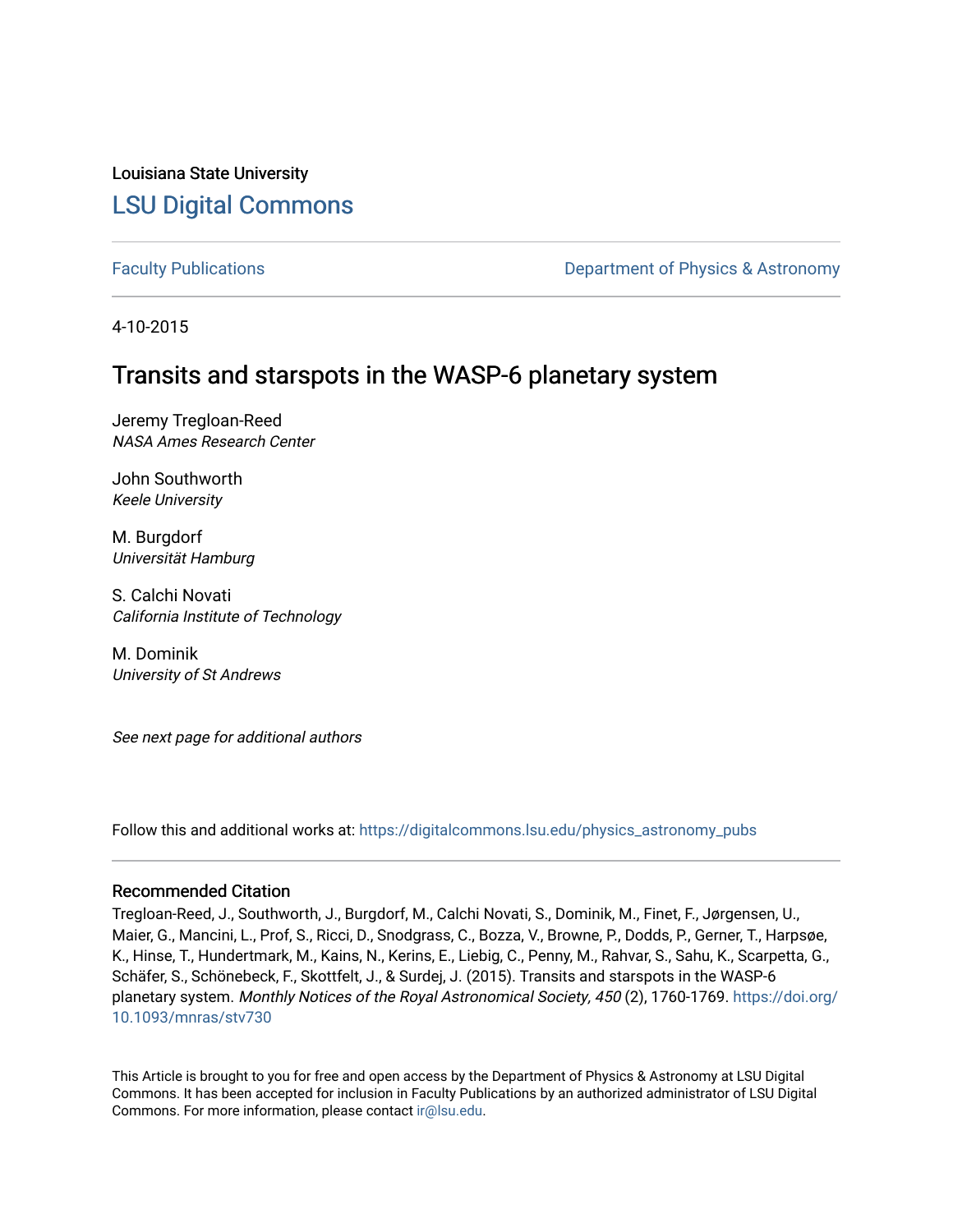## Authors

Jeremy Tregloan-Reed, John Southworth, M. Burgdorf, S. Calchi Novati, M. Dominik, F. Finet, U. G. Jørgensen, G. Maier, L. Mancini, S. Prof, D. Ricci, C. Snodgrass, V. Bozza, P. Browne, P. Dodds, T. Gerner, K. Harpsøe, T. C. Hinse, M. Hundertmark, N. Kains, E. Kerins, C. Liebig, M. T. Penny, S. Rahvar, K. Sahu, G. Scarpetta, S. Schäfer, F. Schönebeck, J. Skottfelt, and J. Surdej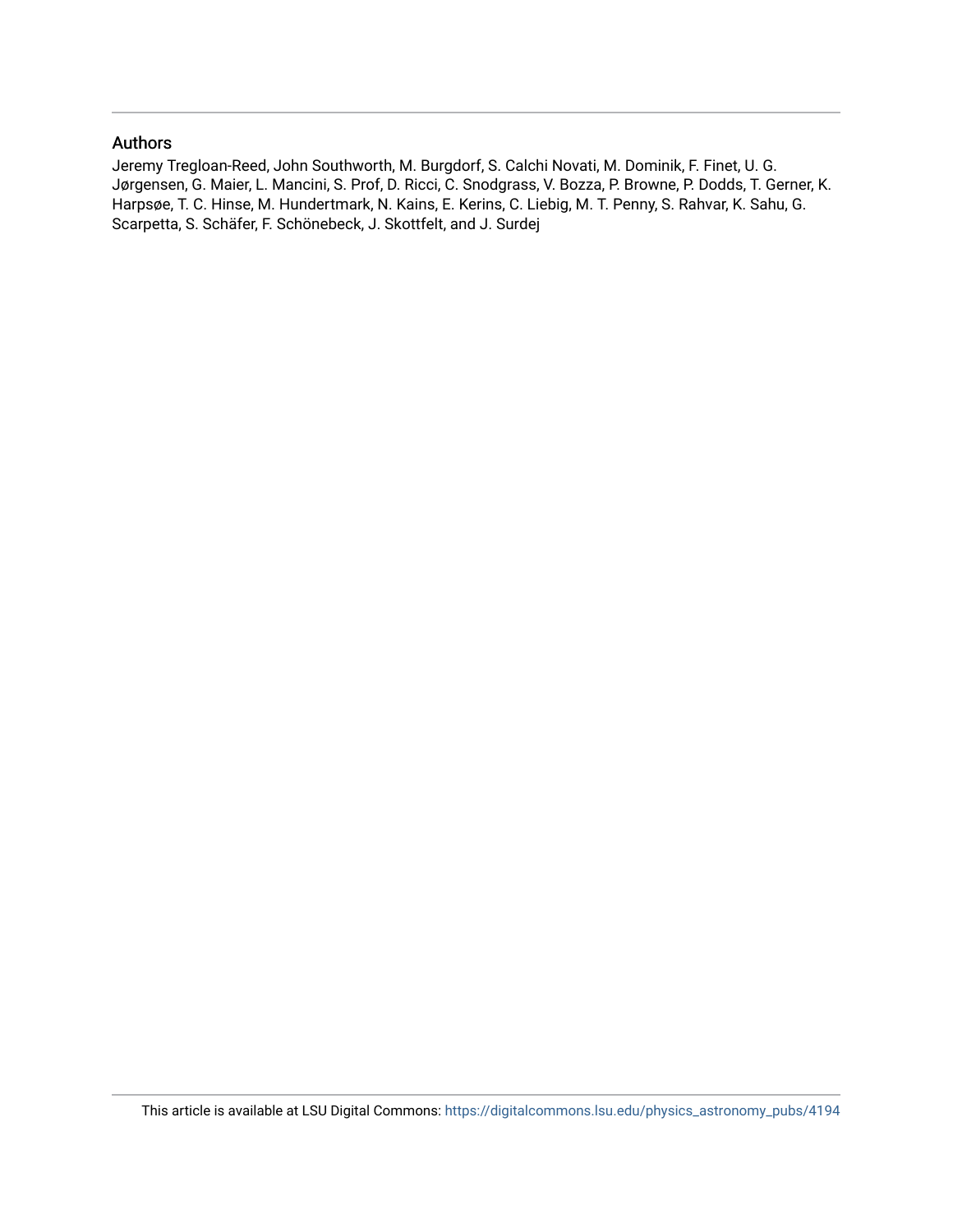# **Transits and starspots in the WASP-6 planetary system**

Jeremy Tregloan-Reed,  $1,2\star$  $1,2\star$  $1,2\star$  John Southworth, <sup>2</sup> M. Burgdorf, <sup>[3](#page-11-2)</sup> S. Calchi Novati, <sup>[4,](#page-11-3)[5,](#page-11-4)[6](#page-11-5)</sup> M. Dominik,<sup>[7](#page-11-6)</sup>[†](#page-2-1) F. Finet,<sup>[8,](#page-11-7)[9](#page-11-8)</sup> U. G. Jørgensen,<sup>10</sup> G. Maier,<sup>[11](#page-11-10)</sup> L. Mancini,<sup>[12](#page-11-11)</sup> S. Prof,<sup>11</sup> D. Ricci,<sup>[13](#page-11-12)[,14,](#page-11-13)[15](#page-11-14)</sup> C. Snodgrass,<sup>[16](#page-11-15)</sup> V. Bozza,<sup>[5,](#page-11-4)[17](#page-11-16)</sup> P. Browne,<sup>[7](#page-11-6)</sup> P. Dodds,<sup>7</sup> T. Gerner,<sup>[11](#page-11-10)</sup> K. Harpsøe,  $^{10}$  T. C. Hinse,  $^{18,19}$  $^{18,19}$  $^{18,19}$  $^{18,19}$  M. Hundertmark, <sup>[7](#page-11-6)</sup> N. Kains,  $^{20}$  E. Kerins,  $^{21}$  $^{21}$  $^{21}$  C. Liebig, <sup>7</sup> M. T. Penny,<sup>[22](#page-11-21)</sup> S. Rahvar,<sup>[23](#page-11-22)</sup> K. Sahu,<sup>[20](#page-11-19)</sup> G. Scarpetta,<sup>5[,6,](#page-11-5)[17](#page-11-16)</sup> S. Schäfer,<sup>[24](#page-11-23)</sup> F. Schönebeck, <sup>[11](#page-11-10)</sup> J. Skottfelt<sup>10</sup> and J. Surdej<sup>8</sup>

*Affiliations are listed at the end of the paper*

Accepted 2015 March 30. Received 2015 March 27; in original form 2014 February 20

## **ABSTRACT**

We present updates to PRISM, a photometric transit-starspot model, and GEMC, a hybrid optimization code combining MCMC and a genetic algorithm. We then present high-precision photometry of four transits in the WASP-6 planetary system, two of which contain a starspot anomaly. All four transits were modelled using PRISM and GEMC, and the physical properties of the system calculated. We find the mass and radius of the host star to be  $0.836 \pm 0.063$  M<sub>O</sub> and  $0.864 \pm 0.024$  R<sub>O</sub>, respectively. For the planet, we find a mass of  $0.485 \pm 0.027$  *M*<sub>Jup</sub>, a radius of 1.230  $\pm$  0.035  $R_{Jup}$  and a density of 0.244  $\pm$  0.014  $\rho_{Jup}$ . These values are consistent with those found in the literature. In the likely hypothesis that the two spot anomalies are caused by the same starspot or starspot complex, we measure the stars rotation period and velocity to be 23.80  $\pm$  0.15 d and 1.78  $\pm$  0.20 km s<sup>-1</sup>, respectively, at a colatitude of 75.8°. We find that the sky-projected angle between the stellar spin axis and the planetary orbital axis is  $\lambda = 7.2^\circ \pm 3.7^\circ$ , indicating axial alignment. Our results are consistent with and more precise than published spectroscopic measurements of the Rossiter–McLaughlin effect. These results suggest that WASP-6 b formed at a much greater distance from its host star and suffered orbital decay through tidal interactions with the protoplanetary disc.

**Key words:** techniques: photometric – stars: fundamental parameters – stars: individual: WASP-6 – planetary systems – starspots.

## **1 INTRODUCTION**

At present<sup>1</sup> a total of 1890 planets outside of our own Solar system are listed in the authoritative catalogue of Schneider et al. [\(2011\)](#page-11-24). Of these, approximately two-thirds have been discovered from groundbased (e.g. SuperWasp: Pollacco et al. [2006;](#page-11-25) HAT: Bakos et al. [2004\)](#page-11-26) or space-based (*CoRoT*: Baglin et al. [2006;](#page-11-27) *Kepler*: Borucki et al. [2010\)](#page-11-28) transit surveys, and later confirmed by use of the radial velocity (RV) technique (Butler et al. [1996,](#page-11-29) [1999;](#page-11-30) Queloz et al. [2000\)](#page-11-31). Many more candidate exoplanets have been listed in the literature, mainly from the *Kepler* satellite survey which has also detected several Earth-size planets in the habitable zone of their parent star, indicating new worlds with mass and size similar to our own Earth (Borucki et al. [2012,](#page-11-32) [2013\)](#page-11-33).

During a planetary transit, the planet follows a path (called the transit chord) across the surface of the stellar disc and can be used to probe changes in brightness on the stellar surface (Silva [2003\)](#page-11-34). Starspots have different temperatures to the surrounding photosphere, so emit a different amount of flux. Because photometry measures the change in intensity as a function of time, the occultation of a starspot by the planet causes an anomaly in the light curve (Silva [2003\)](#page-11-34). The anomaly is either an increase or decrease in the amount of light received from the star. If the starspot is a cool spot, then the amount of light will increase when the planet crosses the starspot (Pont et al. [2007;](#page-11-35) Rabus et al. [2009;](#page-11-36) Winn et al. [2010b\)](#page-11-37). If the starspot is a hotspot (e.g. a facula), then the amount of light will reduce when the planet occults the spot.

At present, when a light curve of a transiting exoplanet is observed to have a starspot anomaly, the transit and the spot are gen-erally modelled separately (e.g. Désert et al. [2011;](#page-11-38) Maciejewski

<span id="page-2-0"></span>E-mail: [jeremy.j.tregloan-reed@nasa.gov](mailto:jeremy.j.tregloan-reed@nasa.gov)

<span id="page-2-1"></span><sup>†</sup>Royal Society University Research Fellow.

<sup>&</sup>lt;sup>1</sup> [\(http://exoplanet.eu\)](http://exoplanet.eu) accessed on 2015/02/20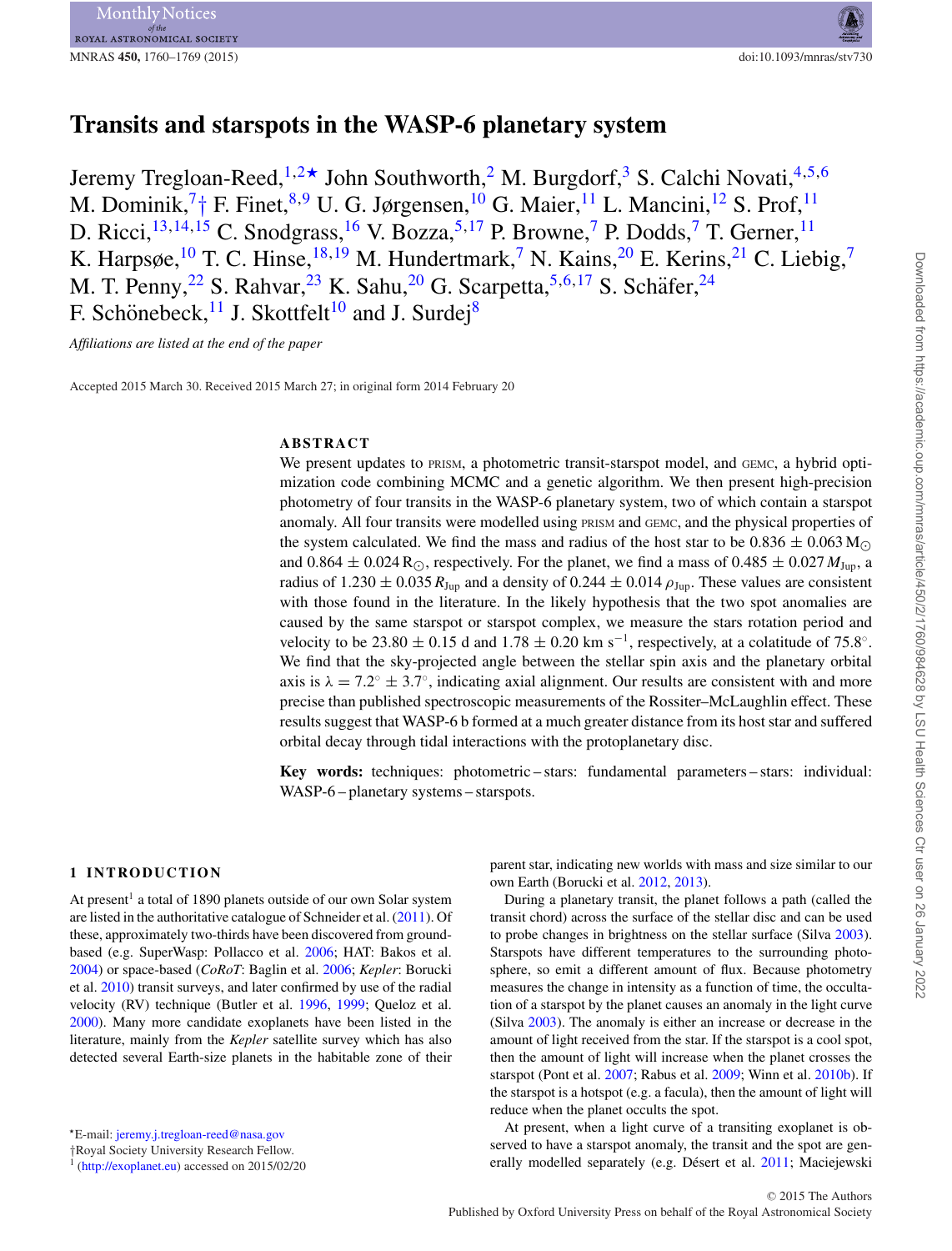et al. [2011;](#page-11-39) Nutzman, Fabrycky & Fortney [2011;](#page-11-40) Sanchis-Ojeda et al. [2011\)](#page-11-41). First, a transit model is fitted to the data points not affected by the starspot anomaly. Then the spot-affected residuals versus the best-fitting model are modelled using a Gaussian function (e.g. Sanchis-Ojeda & Winn [2011;](#page-11-42) Sanchis-Ojeda et al. [2011\)](#page-11-41). This method neglects the fact that the starspot affects the entire transit shape and not just the section where the planet crosses the spot (Ballerini et al. [2012\)](#page-11-43). Carter et al. [\(2011\)](#page-11-44) use the idea that a starspot on the stellar disc will affect the transit depth to explain the observed changes in transit depth for GJ 1214. This is due to the change in the star's brightness in its long-term light curve due to starspots rotating on and off the stellar disc.

The transit depth is not the only property of a transit light curve that the starspot affects, it also affects the determination of the measured stellar mean density, stellar radius, orbital inclination and limb darkening (LD) coefficients (Ballerini et al. [2012\)](#page-11-43). The LD coefficients depend on wavelength: because a starspot has a different temperature compared to the surrounding photosphere, it has a different spectral energy distribution and thus different LD coefficients. Therefore, the application of an LD law with a single set of coefficients to the entire stellar surface causes a bias in the modelling process (Ballerini et al. [2012\)](#page-11-43). The difference in LD coefficients between the spot and the photosphere can be as much as 30 per cent in the UV. The effects on the measured stellar radius and orbital inclination of the system are artefacts from errors in the measured planetary radius, which is derived from the transit depth. A change in the measured planetary radius must be compensated for by a change in the measured stellar radius or semimajor axis in order to retain the same transit duration. Starspots can also affect the measured transit mid-point (Sanchis-Ojeda et al. [2011;](#page-11-41) Barros et al. [2013\)](#page-11-45) and create false positives in transit timing measurements. Sanchis-Ojeda et al. [\(2011\)](#page-11-41) calculated that a starspot anomaly in a transit of WASP-4 with an amplitude of 0.3–0.5 mmag could produce a timing noise of five to ten seconds.

#### **1.1 Introducing WASP-6**

The transiting planetary system WASP-6 was discovered by Gillon et al. [\(2009\)](#page-11-46) using photometry from the WASP-South telescope. They determined an orbital period of  $P = 3.361$  d for the planet WASP-6 b. Dedicated photometric observations were then performed in the *i*' band using the 2-m Faulkes Telescope South (FTS) and in a broad  $V+R$  band using the RISE instrument (Steele et al. [2008\)](#page-11-47) on the 2-m Liverpool Telescope.

RV measurements were obtained using two spectrographs: CORALIE on the 1.2-m Euler telescope (Baranne et al. [1996;](#page-11-48) Queloz et al. [2000\)](#page-11-31) and HARPS on the ESO 3.6-m telescope (Mayor et al. [2003\)](#page-11-49). Gillon et al. [\(2009\)](#page-11-46) determined the stellar mass and radius to be  $M_{\star} = 0.88_{-0.08}^{+0.05} \text{M}_{\odot}$  and  $R_{\star} = 0.870_{-0.036}^{+0.025} \text{R}_{\odot}$ , respectively. They found the planetary mass and radius to be  $M_{\rm p} = 0.503_{-0.038}^{+0.019} M_{\rm Jup}$  and  $R_{\rm p} = 1.224_{-0.052}^{+0.051} R_{\rm Jup}$ . They also determined a value for the projected stellar rotational velocity of  $v\sin I = 1.4 \pm 1.0$  km s<sup>-1</sup> from measurements of line widths in the HARPS spectra with a macroturbulence  $(v_{\text{mac}})$  value of 2 km s<sup>−1</sup>. They noted that if a value of  $v_{\text{mac}} = 0$  km s<sup>−1</sup> is used then  $v\sin I = 3.0 \pm 0.5$  km s<sup>-1</sup>, while if  $v_{\text{mac}}$  became slightly larger than 2 km s<sup>-1</sup> then vsin *I* would drop to zero. From their RVs, Gillon et al. [\(2009\)](#page-11-46) measured the Rossiter–McLaughlin (RM) effect. They found that the system is in alignment with a sky-projected spin orbit alignment,  $\lambda = 11_{-18}^{+14}$  deg.

The spectral analysis of 11 WASP host stars by Doyle et al. [\(2013\)](#page-11-50) included WASP-6 A. Doyle et al. [\(2013\)](#page-11-50) derived new values for the stellar mass and radius of  $M_{\star} = 0.87 \pm 0.06$  M<sub>O</sub> and  $R_{\star} = 0.77 \pm 0.07 R_{\odot}$ , in agreement with those of Gillon et al.<br>(2000). Dark at al. (2013) determined with those  $1.4 \pm 0.2$  km s<sup>-1</sup> [\(2009\)](#page-11-46). Doyle et al. [\(2013\)](#page-11-50) determined  $v_{\text{mac}} = 1.4 \pm 0.3 \text{ km s}^{-1}$ and vsin  $I = 2.4 \pm 0.5$  km s<sup>-1</sup>, and an effective temperature of  $T_{\text{eff}} = 5375 \pm 65$  K.

An optical transmission spectrum for WASP-6 has been constructed using multi-object differential spectrophotometry with the IMACS spectrograph on the Magellan Baade telescope (Jordan´ et al. [2013\)](#page-11-51). The observations comprised of 91 spectra covering 480–860 nm. The analysis yielded a mostly featureless transmission spectrum with evidence of atmospheric hazes and condensates. Most recently, Nikolov et al. [\(2015\)](#page-11-52) used the *Hubble Space Telescope* to perform transmission spectroscopy of WASP-6, and found a haze in the atmosphere of WASP-6 b. They also determined a rotational modulation of  $P_{\text{rot}} = 23.6 \pm 0.5$  d for WASP-6 A.

#### **2 UPDATES TO PRISM AND GEMC**

A code written in  $IDL<sup>2</sup>$  called PRISM (planetary retrospective integrated starspot model) was developed to model a starspot anomaly in transit light curves of WASP-19 (see Tregloan-Reed, Southworth & Tappert [2013\)](#page-11-53). PRISM uses a pixellation approach to represent the star and planet on a two-dimensional array in Cartesian coordinates. This makes it possible to model the transit, LD and starspots on the stellar disc simultaneously. LD was implemented using the standard quadratic law. PRISM uses the 10 parameters given in Table [1](#page-4-0) to model the system, where the fractional stellar and planetary radii are defined as the absolute radii scaled by the semimajor axis  $(r_{\star, p} = R_{\star, p}/a)$ .

A new optimization algorithm called GEMC (Genetic Evolution Markov Chain) was also created alongside PRISM to help improve the efficiency of finding a global solution in a rugged parameter space compared to conventional MCMC algorithms (Tregloan-Reed et al.  $2013$ ). GEMC is a hybrid between an MCMC and a genetic algorithm<sup>3</sup> and is based on the Differential Evolution Markov Chain (DE-MC) put forward by Ter Braak [\(2006\)](#page-11-54). During the 'burn-in' stage GEMC runs *N* chains in parallel and for every generation each chain is perturbed in a vector towards the current best-fitting chain. Once the burn-in stage has been completed, GEMC switches to a conventional MCMC algorithm (each chain used in the burn-in begins independent MCMC runs) to determine the parameter uncertainties (see Tregloan-Reed et al. [2013\)](#page-11-53).

Since the development of both PRISM and GEMC, other authors have used the codes to not only help ascertain the photometric parameters of a transiting system but to also derive the parameters of the starspots observed in transit light curves (e.g. Mancini et al. [2013,](#page-11-55) [2014;](#page-11-56) Mohler-Fischer et al. [2013\)](#page-11-57). Béky, Kipping & Hol-man [\(2014\)](#page-11-58) used PRISM to help calibrate their semi-analytic transitstarspot model SPOTROD.

Before using both PRISM and GEMC in modelling the WASP-6 system, it was decided to make a few improvements.<sup>4</sup> The original version of PRISM assumed a circular orbit, as most transiting planets either have a circular orbit or lack a measurement of the orbital

<sup>2</sup> The acronym IDL stands for Interactive Data Language and is a trademark of Exelis Visual Information Solutions. For further details see [http://www.exelisvis.com/ProductsServices/IDL.aspx.](http://www.exelisvis.com/ProductsServices/IDL.aspx)

<sup>&</sup>lt;sup>3</sup> A genetic algorithm mimics biological processes by spawning successive generations of solutions based on breeding and mutation operators from the previous generation.

<sup>&</sup>lt;sup>4</sup> The new versions of both PRISM and GEMC are available from [http://www.astro.keele.ac.uk/](http://www.astro.keele.ac.uk/protect $
elax sim $jtr)∼jtr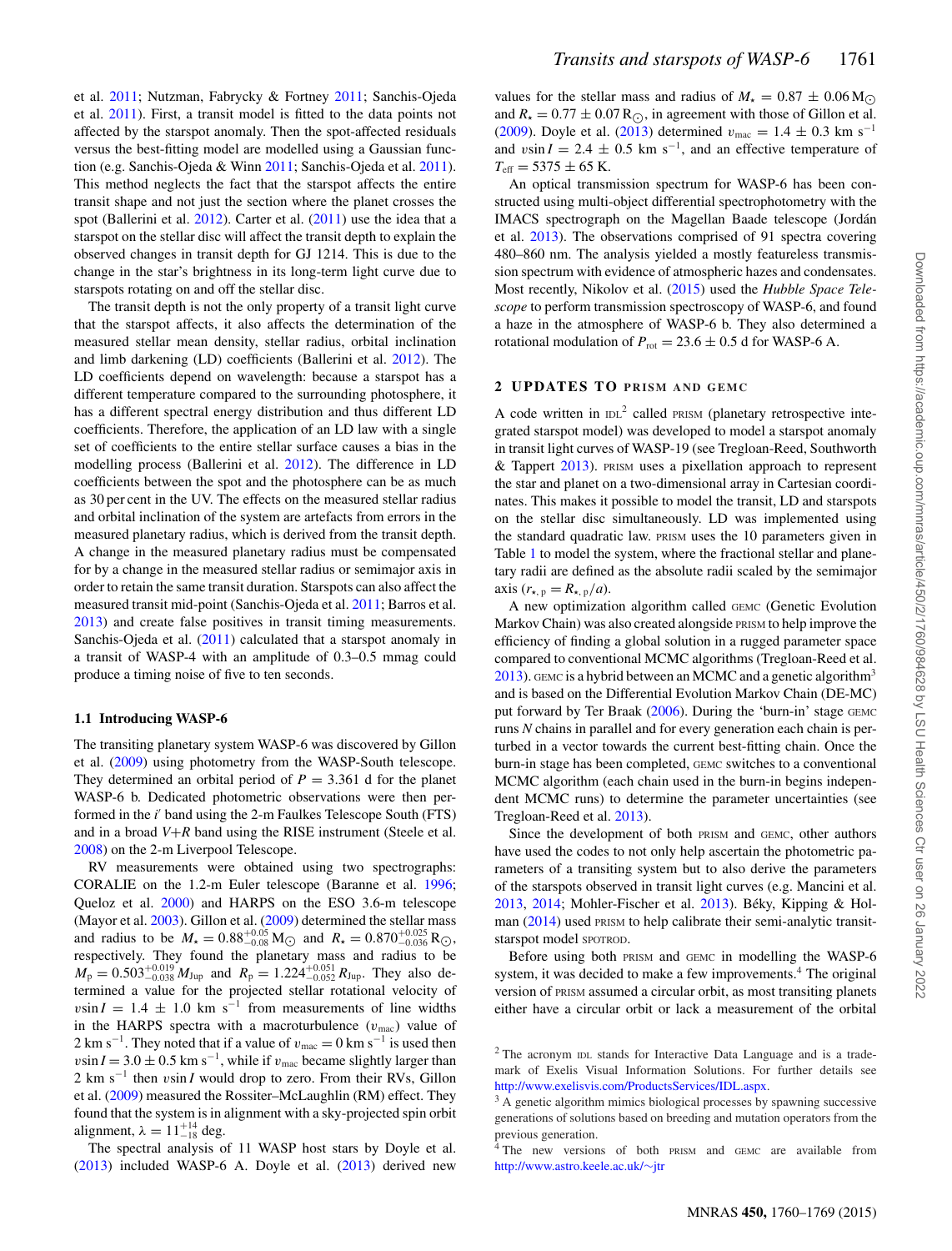| Parameter                 | Symbol                | Original value | Search interval    | Recovered value<br>$r_{\rm p} = 50$ pixels | Recovered value<br>$r_{\rm p} = 15$ pixels |
|---------------------------|-----------------------|----------------|--------------------|--------------------------------------------|--------------------------------------------|
| Radius ratio              | $r_{\rm p}/r_{\star}$ | 0.15           | $0.05 - 0.30$      | $0.1496 \pm 0.0013$                        | $0.1498 \pm 0.0011$                        |
| Sum of fractional radii   | $r_{\rm s}+r_{\rm p}$ | 0.25           | $0.10 - 0.50$      | $0.2486 + 0.0024$                          | $0.2512 + 0.0026$                          |
| Linear LD coefficient     | $u_1$                 | 0.3            | $0.0 - 1.0$        | $0.291 \pm 0.104$                          | $0.281 \pm 0.114$                          |
| Quadratic LD coefficient  | u <sub>2</sub>        | 0.2            | $0.0 - 1.0$        | $0.192 \pm 0.042$                          | $0.189 \pm 0.039$                          |
| Orbital inclination (deg) | $\iota$               | 85.0           | $70.0 - 90.0$      | $85.16 \pm 0.46$                           | $85.29 \pm 0.44$                           |
| Transit epoch (Phase)     | $T_0$                 | 0.015          | $-0.50$ to 0.50    | $0.01494 + 0.00011$                        | $0.01502 + 0.00010$                        |
| Longitude of spot (deg)   | $\theta$              | 30.0           | $-90.0$ to $+90.0$ | $30.50 \pm 1.17$                           | $30.47 \pm 1.21$                           |
| Colatitude of spot (deg)  | $\phi$                | 65.0           | $0.0 - 90.0$       | $64.51 + 5.83$                             | $64.17 + 5.55$                             |
| Spot angular radius (deg) | $r_{\rm spot}$        | 12.0           | $0.0 - 30.0$       | $12.73 \pm 2.00$                           | $12.33 \pm 1.87$                           |
| Spot contrast             | $\rho_{\text{spot}}$  | 0.8            | $0.0 - 1.0$        | $0.797 \pm 0.057$                          | $0.781 \pm 0.061$                          |

<span id="page-4-0"></span>**Table 1.** Original and recovered parameters from a simulated transit light curve using either 15 or 50 pixels for the planetary radius, plus the interval within which the best fit was searched for using GEMC.

eccentricity. However, Gillon et al. [\(2009\)](#page-11-46) found that the orbit of WASP-6 b has a small orbital eccentricity of  $e = 0.054^{+0.018}_{-0.015}$ , with an argument of periastron  $\omega = 97.4^{+6.9}_{-13.2}$  deg. As a consequence, PRISM was extended to allow for eccentric orbits.  $e$  and  $\omega$  have been set to roam within the physically bounded ranges of  $0 \le e \le 1$ and  $0° \le \omega \le 360°$ . A Gaussian prior is used to help constrain the parameter values close to the expected values found in the literature. The logic behind using a Gaussian prior stems from the fact that it is not possible to ascertain these values from photometry alone (due to only observing a small fraction of the orbit) unless an occultation is observed (Kipping et al. [2012\)](#page-11-59). Because we have the knowledge of where the values of  $e$  and  $\omega$  should lie and that they have an effect on the other system parameters (in particular  $i$  and  $r<sub>+</sub>$ ), it is imperative to examine every potential solution selected from a Gaussian probability distribution of  $e$  and  $\omega$  to accurately estimate the uncertainties in all of the other system parameters.

It was shown by both Silva-Valio et al. [\(2010\)](#page-11-60) and Mohler-Fischer et al. [\(2013\)](#page-11-57) that in some cases there can be more than one starspot anomaly in a single transit light curve. While PRISM was originally designed to model multiple starspots, the static coding of GEMC made it only possible to fit for either a single starspot or a spot-free stellar surface. To facilitate further work, GEMC was modified to fit for multiple starspots. This was accomplished by allowing the initial reading of the input file to be dynamic, so GEMC can determine the number of starspots to be fitted based on the number of parameters used. This can be done by adding multiple spot parameter ranges in the input file. It is possible to fix the position of a starspot and therefore assign starspots to sections of the stellar disc where they will not be occulted by the planet, thus allowing investigations of the effects of unocculted starspot on transit light curves.

PRISM was designed to use the pixellation approach, and to maintain numerical resolution was hard coded to set the planetary radius at 50 pixels. The host star's radius in pixels was scaled accordingly based on the input parameters. The new version now allows users to set the size of the planetary radius in pixels. This makes it possible to reduce the amount of time required to complete each model iteration, at the cost of numerical resolution (see Section 2.1 for more details). In tests using a planet radius set at 15 pixels, it took PRISM and GEMC approximately 13 s to model a single generation of 256 solutions using synthetic data, which equates to approximately 0.05 s per iteration. For comparison, a planetary radius of 50 pixels results in approximately 0.47 s per iteration.<sup>5</sup>

To increase the efficiency of determining the parameter uncertainties, the MCMC component of GEMC was replaced with DE-MC (Ter Braak [2006\)](#page-11-54). DE-MC combines the genetic algorithm DE (Price & Storn [1997;](#page-11-61) Storn & Price [1997\)](#page-11-62) with MCMC. The combination of DE and MCMC is used to solve a problem in MCMC by determining the orientation and the scale of the step sizes. Adaptive directional sampling in MCMC does solve the orientation problem, but not the scale (Ter Braak [2006\)](#page-11-54). DE-MC works by creating a population of MCMC chains whose starting points are initialized from overdispersed states and instead of letting the chains run independently and checking for convergence (e.g. Gelman & Rubin [1992\)](#page-11-63) they are instead run in parallel and learn from each other. The perturbation steps taken by each chain are given by equation (1). Assuming a *d*-dimensional parameter space and using *N* chains then the population **X** is a  $N \times d$  matrix, with the chains labelled  $x_1, x_2, \ldots, x_N$ . Therefore, the proposal vector  $x_p$  is generated by

$$
\boldsymbol{x}_{\mathrm{p}} = \boldsymbol{x}_{i} + \gamma \left( \boldsymbol{x}_{R1} - \boldsymbol{x}_{R2} \right) + \boldsymbol{e}, \tag{1}
$$

where  $x_i$  is the current *i*th chain,  $\gamma$  is the scale factor calculated from  $\gamma = 2.4/\sqrt{2d}$  (Ter Braak [2006\)](#page-11-54),  $x_{R1}$  and  $x_{R2}$  are two randomly selected chains and *e* is drawn from a symmetric distribution with a small variance compared to that of the target.  $x<sub>p</sub>$  is then tested for fitness and if accepted it is used as the next step in  $x_i$ .

After the 'burn in' stage of an MCMC chain, determining the required step size to allow a 20–25 per cent acceptance rate can be difficult. For a transit light curve altering the orbital inclination, *i*, by 0.05 per cent should only cause a small increase in  $\chi^2$  but a 0.05 per cent alteration in the transit mid-point,  $T_0$ , could cause a large increase in  $\chi^2$ . DE-MC overcomes the problem with the scale of the step sizes by using the clustering of the chains around the global solution after the 'burn in': the difference vector between two randomly selected chains will contain the individual scale for each parameter (e.g. 0.05 per cent for *i* and 0.000 01 per cent for  $T_0$ ). Ter Braak [\(2006\)](#page-11-54) argues that DE-MC is a single *N* chain that is simply a single random walk Markov Chain in a  $N \times d$  dimensional space.

The use of DE-MC in the exoplanet community is increasing, especially for models involving a large number of parameters. For example, models of transiting circumbinary planets can contain over 30 parameters (e.g. Doyle et al. [2011;](#page-11-64) Orosz et al. [2012;](#page-11-65) Welsh et al. [2012;](#page-11-66) Schwamb et al. [2013\)](#page-11-67). To accurately estimate the parameter uncertainties, the MCMC component of GEMC required 10<sup>6</sup> function iterations (10 chains each of  $10<sup>5</sup>$  steps). The DE-MC component requires approximately  $2 \times 10^5$  function iterations (128 chains each of 1500 steps; e.g. Welsh et al. [2012\)](#page-11-66). This equates to a five-fold reduction in the amount of computing time required to fit a transit light curve. When using a set of synthetic transit data, it took GEMC

<sup>5</sup> These tests were performed on a 2.4 GHz quad-core laptop.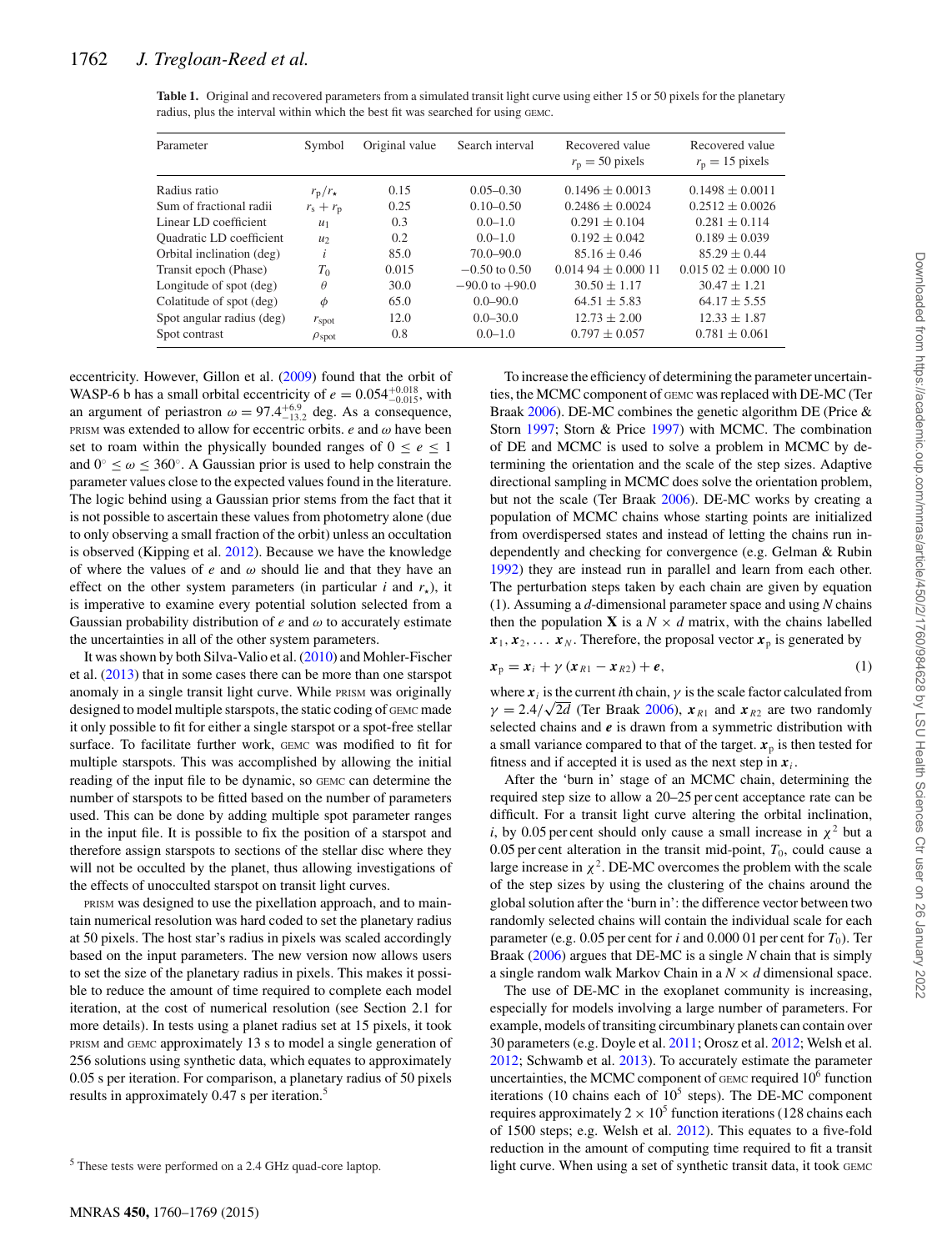<span id="page-5-0"></span>

**Figure 1.** Recovered and original models to simulated transit data created by PRISM and recovered by GEMC and PRISM. The residuals are shown at the bottom. The model was calculated with  $r_p = 50$  pixels.

approximately 5.4 d to fit the data using a planet radius of 50 pixels coupled with the MCMC component. The use of a planet radius of 15 pixels combined with the DE-MC algorithm resulted in GEMC taking only 2.7 h to fit the same data.

#### **2.1 Forward simulation of synthetic data**

The modifications to PRISM and GEMC were validated by modelling simulated transit data containing a starspot anomaly. For this test, PRISM was used to create multiple simulated transits with a range of parameters. Noise was then added to the light curves so that the rms scatter between the original simulated light curves and the light curves with added noise was  $\approx$  500 ppm. Other levels of noise where also used in similar tests. This was to approximate a realistic level of noise found in transit light curves observed using the defocused photometry technique. Error bars were then assigned to each data point to give the original noise-free model a reduced chi-squared value of  $\chi_v^2 = 1$ .

Once a simulated transit light curve had been created, GEMC and PRISM were used in an attempt to recover the initial input parameters. Different values for the planetary pixel radius were also used to test for numerical resolution. Table [1](#page-4-0) shows the results for one of the tests using both  $r_p = 50$  and  $r_p = 15$  $r_p = 15$  $r_p = 15$  pixels, while Fig. 1 shows the simulated transit light curve together with the original and recovered models for the same test using  $r_p = 50$  pixels.

From studying both Table [1](#page-4-0) and Fig. [1,](#page-5-0) it can be seen that the recovered parameter values agree with the original values within their  $1\sigma$  uncertainties. Interestingly, the rms scatter of the recovered model was found to be 499 ppm, while the rms scatter of the original model is 511 ppm. This showed that GEMC not only explored the large parameter search space but also scanned the local area around the global solution to find the best possible fit<sup>6</sup> to the simulated data. This result is expected, and a testament to an optimization algorithm designed to find the lowest achievable  $\chi^2_{\nu}$  (the recovered solution

<sup>6</sup> This best fit is in fact a phantom solution generated by the addition of noise.

in this case had a  $\chi_v^2 = 0.94$ ) in a given parameter space. Similar results were found on all the simulation tests and show that both GEMC and PRISM are capable of accurately and precisely determining the properties of transit light curves.

The recovered parameter values from setting  $r_p = 50$  and 15 pixels also agree within their  $1\sigma$  uncertainties (see Table [1\)](#page-4-0). The scale of the  $1\sigma$  uncertainties for when  $r_p = 15$  are comparable in scale to that of the  $1\sigma$  uncertainties for when  $r_p = 50$ . This indicates that using a smaller number of pixels for the planetary radius (this reduction depends on the number of data points and the overall scale of the system being modelled) has little effect on the numerical resolution of the determined parameters or their associated uncertainties. However, using a smaller number of pixels for the planetary radius does affect the smoothness of the plotted best-fitting model. It is therefore advisable that, once the best-fitting parameters have been found, GEMC is used again with the parameters fixed at the bestfitting values and with  $r_p = 50$  to calculate a smooth best-fitting model. These tests showed that it is possible to obtain precise results and correctly estimated parameter uncertainties, whilst, using a planetary pixel radius of less than 50. There are, though, some values which should not be used. For example, in tests using  $r_p = 5$ the parameter uncertainties were heavily underestimated, due to numerical noise in the model. By making the planet only 10 pixels across, the numerical resolution decreases to the point where adverse effects can be seen in the results and uncertainties.

## **3 OBSERVATIONS AND DATA REDUCTION**

Four transits of WASP-6 were observed on 2009/06/26, 2009/08/02, 2009/08/29 and 2010/07/31 by the MiNDSTEp consortium (Dominik et al. [2010\)](#page-11-68) using the Danish 1.54-m telescope at ESO's La Silla observatory in Chile. The instrument used was the Danish Faint Object Spectrograph and Camera imager, operated with a Bessell *R* filter. In this setup, the CCD covers a field of view of  $(13.7 \text{ arcmin})^2$  with a pixel scale of 0.39 arcsec pixel<sup>-1</sup>. The images were unbinned but windowed for faster readout, resulting in a dead time between consecutive images of between 22 and 35 s. The exposure times were 80–120 s. The Moon's brightness and distance to the target star is given in Table [2.](#page-6-0) The telescope was defocused and autoguiding was maintained through all observations. The amount of defocus applied caused the resulting point spread functions to have a diameter of 86 pixels for the night of 2009/06/26, 32 pixels for the night of 2009/08/02, 44 pixels for the night of 2009/08/29 and 37 pixels for the night of 2010/07/31.

We reduced the data in an identical fashion to Southworth et al. [\(2009a,](#page-11-69)[b\)](#page-11-70). In short, aperture photometry was performed with an IDL implementation of DAOPHOT (Stetson [1987\)](#page-11-71), and the aperture sizes were adjusted to obtain the best results (see Table [2\)](#page-6-0). A firstorder polynomial was then fitted to the outside-transit data whilst simultaneously optimizing the weights of the comparison stars. The resulting data have scatters ranging from 0.591 to 1.215 mmag per point versus a transit fit using PRISM. The timestamps from the fits files were converted to BJD/TDB. An observing log is given in Table [2](#page-6-0) and the final light curves are plotted in Fig. [2.](#page-6-1)

## **4 DATA ANALYSIS**

All four transits were modelled using PRISM and GEMC. To do this, a large parameter search space was selected to allow the global bestfitting solution to be found. As discussed in Tregloan-Reed et al. [\(2013\)](#page-11-53), the ability of GEMC to find the global minimum in a short amount of computing time meant that it was possible to search a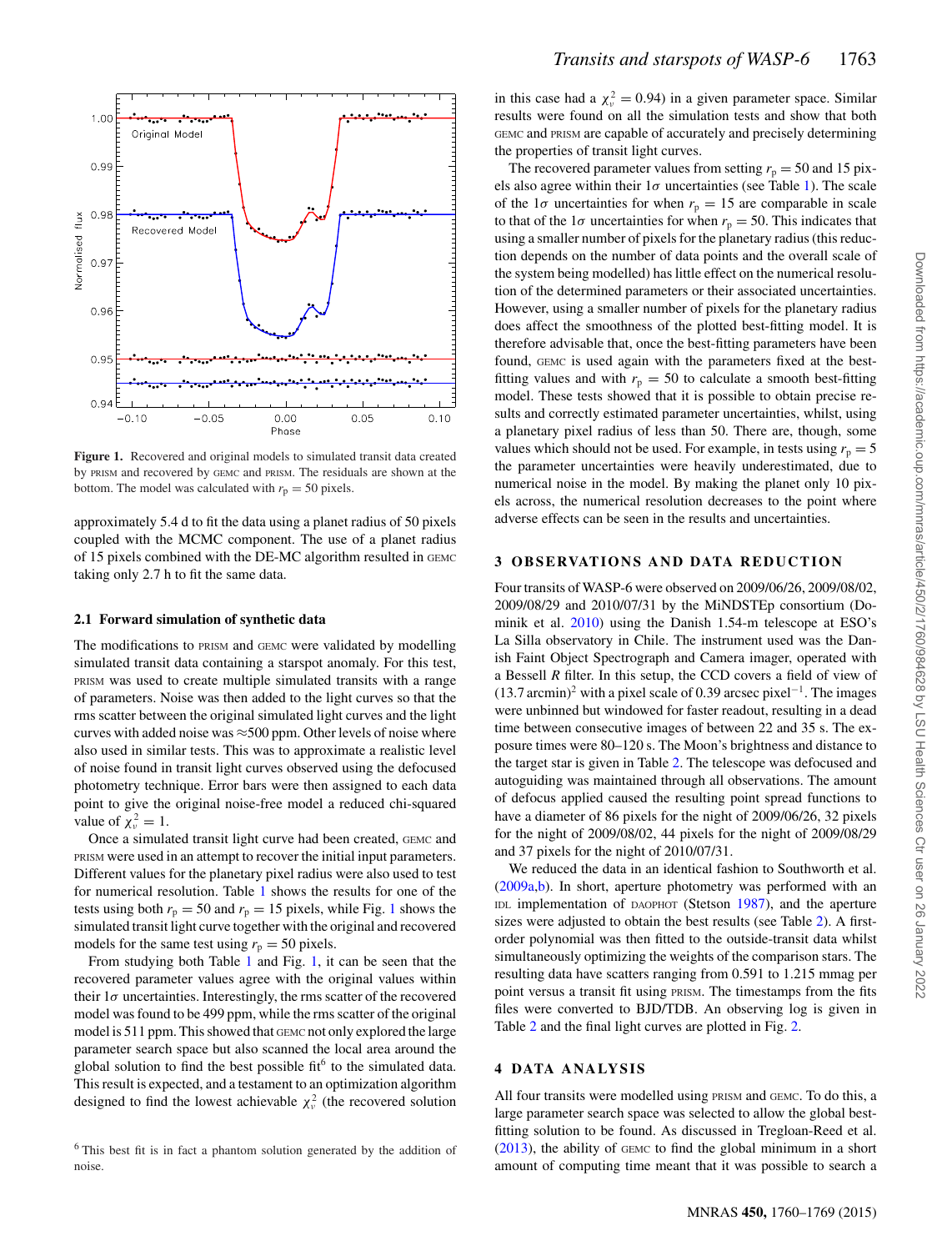<span id="page-6-0"></span>Table 2. Log of the observations presented for WASP-6. *N*<sub>obs</sub> is the number of observations. 'Moon illum.' and 'Moon dist.' are the fractional illumination of the Moon, and its angular distance from WASP-6 in degrees, at the mid-point of the transit.

| Date       | Start time<br>(UT) | End time<br>(UT) | $N_{\rm obs}$ | Exposure<br>time(s) | Filter      | Airmass                 | Moon<br>illum. | Moon<br>dist. | Aperture<br>sizes $(px)$ | Scatter<br>(mmag) |
|------------|--------------------|------------------|---------------|---------------------|-------------|-------------------------|----------------|---------------|--------------------------|-------------------|
| 2009/06/26 | 06:33              | 10:43            | 91            | 120                 | Bessell $R$ | $1.32 \rightarrow 1.05$ | 0.271          | 160.5         | 65, 90, 110              | 1.215             |
| 2009/08/02 | 04:18              | 10:31            | 175           | $90 - 120$          | Bessell $R$ | $1.28 \rightarrow 1.44$ | 0.934          | 59.6          | 27, 40, 70               | 0.939             |
| 2009/08/29 | 02:32              | 07:47            | 129           | 120                 | Bessell $R$ | $1.28 \rightarrow 1.20$ | 0.750          | 63.8          | 28, 40, 60               | 0.598             |
| 2010/07/31 | 03:51              | 10:20            | 193           | 80                  | Ressell $R$ | $1.45 \rightarrow 1.34$ | 0.686          | 42.4          | 25, 35, 55               | 0.591             |

<span id="page-6-1"></span>

**Figure 2.** The four light curves of WASP-6 presented in this work, in the order presented in Table [2.](#page-6-0) Times are given relative to the mid-point of each transit.

large area of parameter space to avoid the possibility of missing the best solution. The parameter search ranges used in analysing the WASP-6 data sets are given in Table [3.](#page-7-0) We modelled the two data sets containing a starspot anomaly independently, in order to obtain two sets of starspot parameters. This helps the investigation of whether the two anomalies are due to the same starspot (see Section 5).

The separate models of the four data sets of WASP-6 have parameters which are within  $1\sigma$  of each other (Table [3\)](#page-7-0). Ballerini et al. [\(2012\)](#page-11-43) noted that starspots can affect the LD coefficients by up to 10 per cent in the *R* band. This is not seen in the WASP-6 data, unlike in the transit data of WASP-19 (Tregloan-Reed et al. [2013\)](#page-11-53). The scatter around the weighted mean is  $\chi^2 = 0.149$  for the linear coefficient and 0.355 for the quadratic coefficient. The error bars on the LD coefficients are too large to allow the effects of starspots to be detected. This is due to the lower quality of the data compared to WASP-19 (Tregloan-Reed et al. [2013\)](#page-11-53). The combined best-fitting LD coefficients are also in agreement within their  $1\sigma$ uncertainties with the theoretically predicted values for WASP-6 A of  $u_1 = 0.4125$  and  $u_2 = 0.2773$  (Claret [2000\)](#page-11-72).

### **4.1 Photometric results**

The final photometric parameters for the WASP-6 system are given in Table [4](#page-7-1) and are weighted means together with their  $1\sigma$  uncertainties of the results from the four individual fits. Fig. [3](#page-7-2) compares the light curves to the best-fitting models, including the residuals.

The available times of mid-transit for WASP-6 were collected from the literature (Gillon et al. [2009;](#page-11-46) Dragomir et al. [2011;](#page-11-73) Sada et al.  $2012$ ; Jordán et al.  $2013$ ; Nikolov et al.  $2015$ ). All timings were converted to the BJD/TDB time-scale and used to obtain an improved orbital ephemeris:

 $T_0 = {\rm BJD/TDB} \,\, 2454425.02180(11) \, + \, 3.36100208(31) \times E,$ 

where *E* represents the cycle count with respect to the reference epoch and the bracketed quantities represent the uncertainty in the final two digits of the preceding number. Fig. [4](#page-8-0) and Table [5](#page-8-1) show the residuals of these times against the ephemeris. The results show no evidence for transit timing variations.

Initially, we used the quoted mid-transit time from Gillon et al. [\(2009\)](#page-11-46), but found that this value disagreed with the other 10 midtransit times at the  $2.2\sigma$  level. This may be because the value found by Gillon et al. [\(2009\)](#page-11-46) was derived by simultaneously fitting the original WASP data plus two incomplete transits from RISE and a single complete transit from the FTS. We therefore used the same approach as Nikolov et al. [\(2015\)](#page-11-52) and fitted (using PRISM) the archival FTS light curve to determine the mid-transit time. The value found using just the FTS data is in better agreement  $(0.6\sigma)$  with the other 10 mid-transit times. Therefore, it was decided to use the mid-transit time from the FTS light curve in our analysis, not just due to the better agreement but also due to the fact that it comes directly from a light curve covering a full transit.

### **4.2 Physical properties of the WASP-6 system**

With th[e](#page-7-1) photometric properties of WASP-6 measured the physical characteristics could be determined. The analysis followed the method of Southworth [\(2009\)](#page-11-75), which uses the parameters measured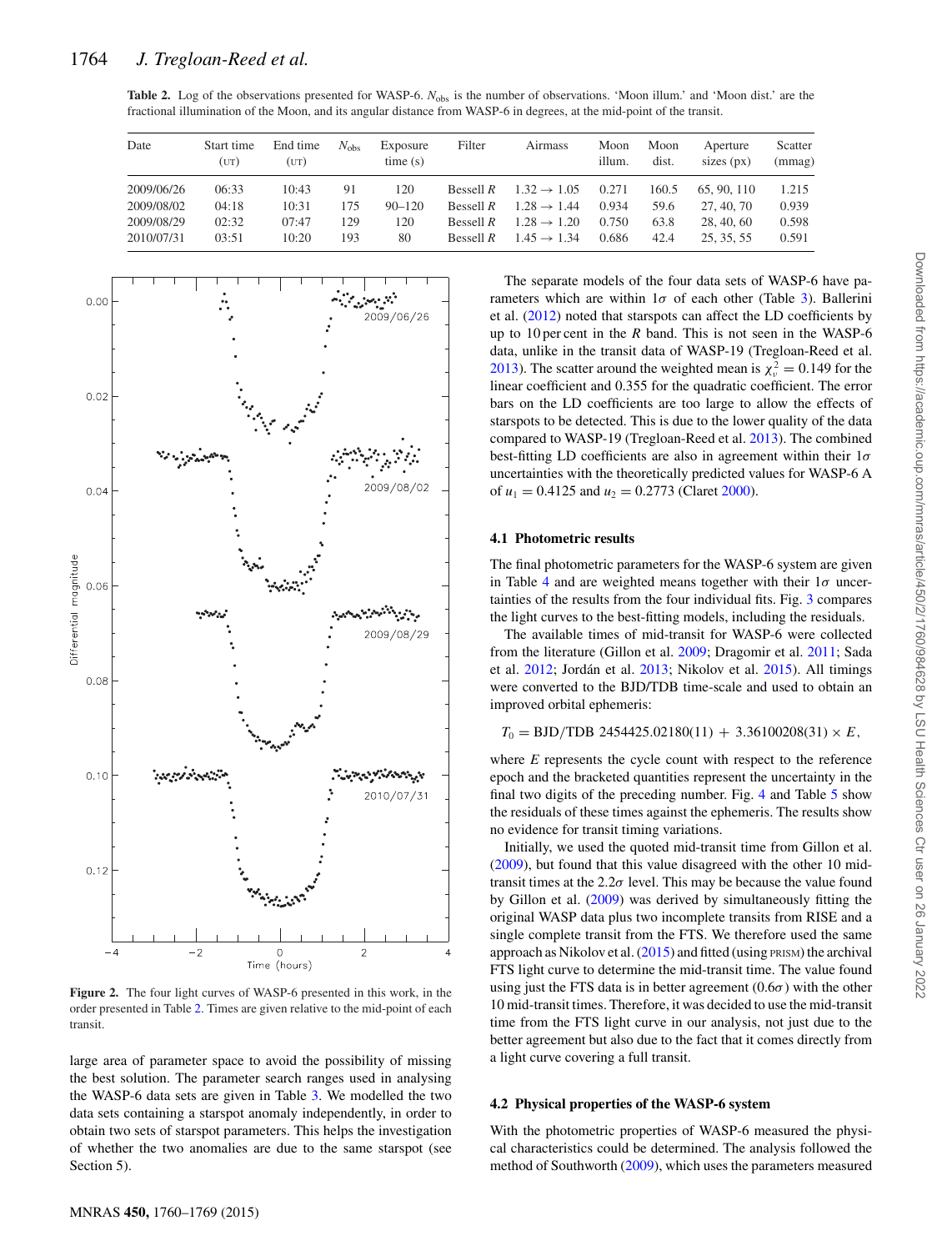<span id="page-7-0"></span>Table 3. Derived photometric parameters from each light curve, plus the interval within which the best fit was searched for using GEMC.

| Parameter                 | Search interval    | 2009/06/26                | 2009/08/02                | 2009/08/29                | 2010/07/31                     |
|---------------------------|--------------------|---------------------------|---------------------------|---------------------------|--------------------------------|
| Radius ratio              | $0.05 - 0.30$      | $0.1443 + 0.0055$         | $0.1444 + 0.0043$         | $0.1474 + 0.0017$         | $0.1454 \pm 0.0021$            |
| Sum of fractional radii   | $0.10 - 0.50$      | $0.1102 + 0.0060$         | $0.1109 + 0.0048$         | $0.1115 + 0.0025$         | $0.1114 + 0.0023$              |
| Linear LD coefficient     | $0.0 - 1.0$        | $0.366 + 0.119$           | $0.397 + 0.116$           | $0.368 + 0.077$           | $0.402 + 0.067$                |
| Quadratic LD coefficient  | $0.0 - 1.0$        | $0.245 + 0.191$           | $0.325 + 0.222$           | $0.186 + 0.123$           | $0.192 + 0.134$                |
| Orbital inclination (deg) | $70.0 - 90.0$      | $88.47 + 0.99$            | $88.55 + 0.85$            | $88.33 + 0.48$            | $88.36 \pm 0.53$               |
| Transit epoch (BJD/TDB)   | $\pm 0.5$ in phase | $2455009.83622 + 0.00021$ | $2455046.80720 + 0.00015$ | $2455073.69529 + 0.00013$ | 2455 409.795 41 $\pm$ 0.000 10 |
| Longitude of spot (deg)   | $-90$ to $+90$     |                           | $-26.15 + 1.52$           | $21.30 \pm 0.99$          |                                |
| Colatitude of spot (deg)  | $0.0 - 90.0$       |                           | $78.76 + 1.58$            | $72.77 + 1.12$            |                                |
| Spot angular radius (deg) | $0.0 - 30.0$       |                           | $12.25 + 1.40$            | $12.17 \pm 0.81$          |                                |
| Spot contrast             | $0.0 - 1.0$        |                           | $0.649 + 0.187$           | $0.798 + 0.082$           |                                |

<span id="page-7-1"></span>**Table 4.** Combined system and spot parameters for WASP-6. The system parameters are the weighted means from all four data sets. The spot angular size and contrast are the weighted means from the two transits containing a starspot anomaly.

| Parameter                            | Symbol                | Value               |
|--------------------------------------|-----------------------|---------------------|
| Radius ratio                         | $r_{\rm p}/r_{\star}$ | $0.1463 \pm 0.0012$ |
| Sum of fractional radii              | $r_{\rm s}+r_{\rm p}$ | $0.1113 \pm 0.0015$ |
| Linear LD coefficient                | $u_1$                 | $0.386 \pm 0.043$   |
| Quadratic LD coefficient             | u <sub>2</sub>        | $0.214 \pm 0.077$   |
| Orbital inclination (deg)            | i                     | $88.38 \pm 0.31$    |
| Spot angular radius (deg)            | $r_{\rm spot}$        | $12.19 \pm 0.70$    |
| Spot contrast                        | $\rho_{\text{spot}}$  | $0.774 \pm 0.075$   |
| Stellar rotation period (d)          | $P_{\rm rot}$         | $23.80 \pm 0.15$    |
| Projected spin orbit alignment (deg) | λ                     | $7.2 \pm 3.7$       |
|                                      |                       |                     |

from the light curves and spectra, plus tabulated predictions of theoretical models. We adopted the values of *i*,  $r_p/r_x$  and  $r_x + r_p$  from Table [4,](#page-7-1) the orbital velocity amplitude  $K_{\star} = 74.3_{-1.4}^{+1.7}$  m s<sup>-1</sup> and eccentricity  $e = 0.054_{-0.015}^{+0.018}$  from Gillon et al. [\(2009\)](#page-11-46), and the stellar effective temperature  $T_{\text{eff}} = 5375 \pm 65$  K and metal abundance  $[Fe/H] = -0.15 \pm 0.09$  from Doyle et al. [\(2013\)](#page-11-50).

An initial value of the velocity amplitude of the planet,  $K_p$ , was used to calculate the physical properties of the system using standard formulae and the physical constants listed by Southworth [\(2011\)](#page-11-76). The mass and [Fe/H] of the star were then used to obtain the expected *T*eff and radius, by interpolation within a set of tabulated predictions from theoretical stellar models.  $K_p$  was iteratively refined until the best agreement was found between the observed and expected  $T_{\text{eff}}$ , and the measured  $r_{\star}$  and expected  $R_{\star}/a$ . This was performed for ages ranging from the zero-age to the terminal-age main sequence, in steps of 0.01 Gyr. The overall best fit was found, yielding estimates of the system parameters and the evolutionary age of the star.

This procedure was performed separately using five different sets of stellar theoretical models (see Southworth [2010\)](#page-11-77), and the spread of values for each output parameter was used to assign a systematic error. Statistical errors were propagated using a perturbation algorithm (see Southworth [2010\)](#page-11-77).

The final results of this process are in reasonable agreement with themselves and with published results for WASP-6. The final physical properties are given in Table [6](#page-8-2) and incorporate separat[e](#page-8-0) statistical and systematic error bars for those parameters which depend on the theoretical models. The final statistical error bar for each parameter is the largest of the individual ones from the solutions using each of the five different stellar models. The systematic error bar is the largest difference between the mean and the individual values of the parameter from the five solutions.

<span id="page-7-2"></span>

**Figure 3.** Transit light curves and the best-fitting models of WASP-6. The residuals are displayed at the base of the figure.

## **5 STARSPOT ANOMALIES**

Two of the light curves, from 2009/08/02 and 2009/08/29, contain apparent starspot anomalies (see Fig. [2\)](#page-6-1). Due to a 27-d gap between the two light curves, it is not possible to conclusively demonstrate that the anomalies are due to the same spot. But if so, the stellar rotation period and sky-projected spin orbit alignment can be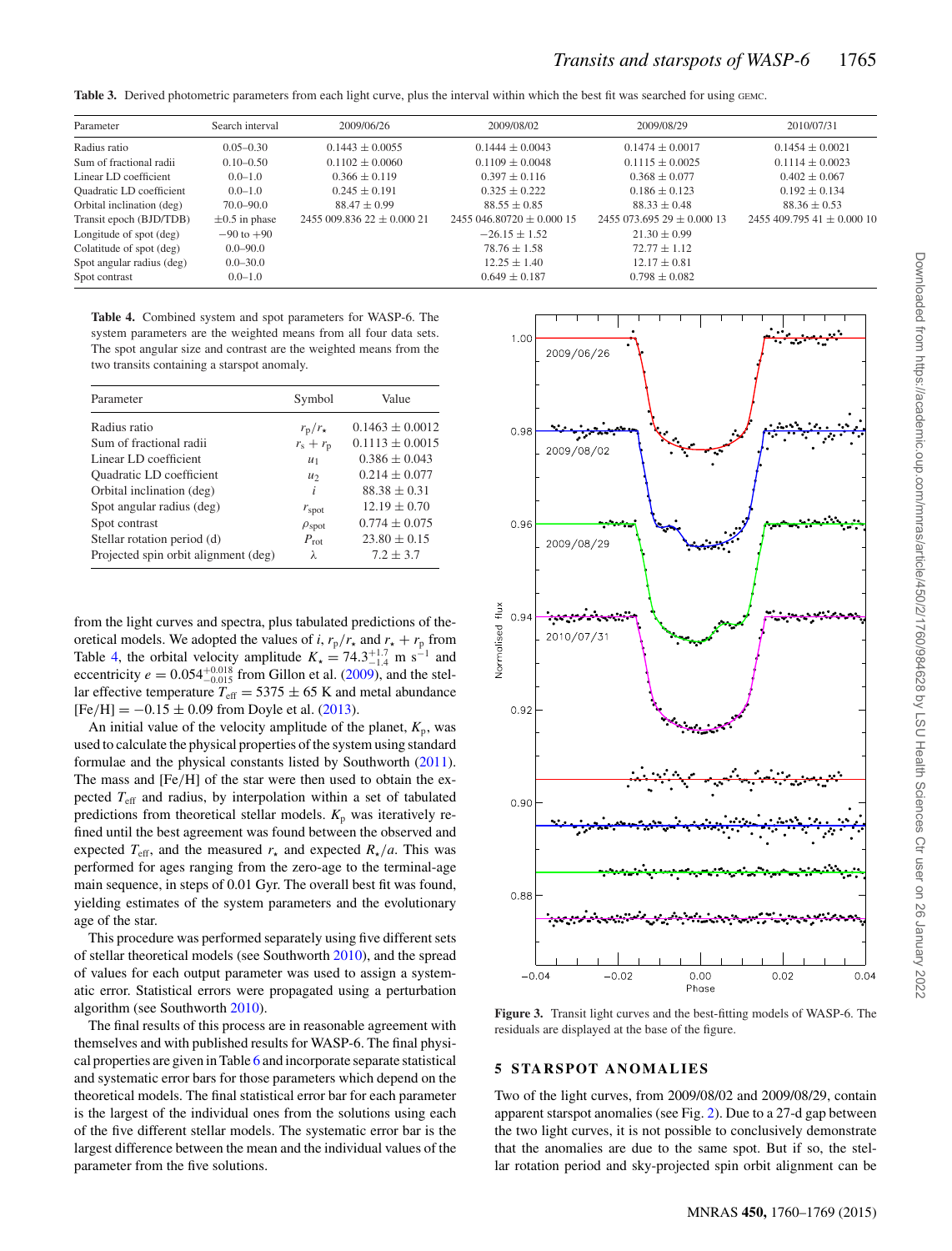<span id="page-8-0"></span>

**Figure 4.** Residuals of the available times of mid-transit versus the orbital ephemeris found for WASP-6. The four timings from this work are the cluster of three points between the cycle numbers 170–200 and the point close to cycle 290.

<span id="page-8-1"></span>**Table 5.** Times of minimum light of WASP-6 and their residuals versus the ephemeris derived in this work.

| Time of minimum<br>$(BJD/TDB - 2400000)$ | Cycle<br>no. | Residual<br>(BJD) | Reference                   |
|------------------------------------------|--------------|-------------------|-----------------------------|
| $54425.02167 + 0.00022$                  | 0.0          | $-0.00013$        | 1                           |
| $55009.83622 + 0.00021$                  | 174.0        | 0.00006           | 2                           |
| $55046.80720 + 0.00015$                  | 185.0        | 0.00001           | 2                           |
| $55073.69529 + 0.00013$                  | 193.0        | 0.00008           | $\mathcal{D}_{\mathcal{L}}$ |
| $55409.79541 + 0.00010$                  | 293.0        | $-0.00000$        | $\mathfrak{2}$              |
| $55446.76621 + 0.00058$                  | 304.0        | $-0.00023$        | 3                           |
| $55473.65438 + 0.00016$                  | 312.0        | $-0.00007$        | 4                           |
| $55846.72540 + 0.00045$                  | 423.0        | $-0.00028$        | 5                           |
| $56088.71800 + 0.00013$                  | 495.0        | 0.00017           | 6                           |
| $56095.43973 + 0.00017$                  | 497.0        | $-0.00011$        | 6                           |
| $56132.41081 \pm 0.00010$                | 508.0        | $-0.00005$        | 6                           |

<span id="page-8-2"></span>References: (1) Gillon et al. [\(2009\)](#page-11-46); (2) this work; (3) Dragomir et al. [\(2011\)](#page-11-73); (4) Jordán et al. ([2013\)](#page-11-51); (5) Sada et al. [\(2012\)](#page-11-74); (6) Nikolov et al. [\(2015\)](#page-11-52).

**Table 6.** Physical properties of the WASP-6 system. Where two error bars are given, the first is the statistical uncertainty and the second is the systematic uncertainty.

| Parameter                           | Value                                |
|-------------------------------------|--------------------------------------|
| $M_A(M_{\odot})$                    | $0.836 + 0.063 + 0.024$              |
| $R_A(R_O)$                          | $0.864 + 0.024 + 0.008$              |
| $log g_A (cgs)$                     | $4.487 + 0.017 + 0.004$              |
| $\rho_A(\rho_O)$                    | $1.296 \pm 0.053$                    |
| $M_{\rm b}$ ( $M_{\rm Jup}$ )       | $0.485 + 0.027 + 0.009$              |
| $R_{\rm b}$ ( $R_{\rm Jup}$ )       | $1.230 + 0.035 + 0.012$              |
| $g_{\rm b}$ ( m s <sup>-2</sup> )   | $7.96 \pm 0.30$                      |
| $\rho_{\rm b}$ ( $\rho_{\rm Jup}$ ) | $0.244 + 0.014 + 0.002$              |
| $T'_{eq}$ (K)                       | $1184 \pm 16$                        |
| $\Theta$                            | $0.0390 \pm 0.0014 \pm 0.0004$       |
| $a$ (au)                            | $0.0414 \pm 0.0010 \pm 0.0004$       |
| Age $(Gyr)$                         | $9.0_{-12.7}^{+8.0}{}_{-9.0}^{+4.0}$ |

calculated and compared to the values found by Gillon et al. [\(2009\)](#page-11-46), Doyle et al. [\(2013\)](#page-11-50) and Nikolov et al. [\(2015\)](#page-11-52). This will allow an indirect check on whether the two spot anomalies are due to the same starspot.

First, we consider whether the spot could last for a 27-d period. On the Sun, a spot's lifetime *T* is proportional to its size  $A_0$  following the Gnevyshev–Waldmeier (G-W) relation (Gnevyshev [1938;](#page-11-78) Waldmeier [1955\)](#page-11-79):

$$
A_0 = WT, \tag{2}
$$

<span id="page-8-3"></span>

**Figure 5.** Representation of the stellar disc, starspot, transit chord and equator for the two data sets of WASP-6 containing spot anomalies. The axis of stellar rotation lies in the plane of the page and in the case of  $\lambda = 0^\circ$ points upwards.

where  $A_0$  is measured in MSH (micro-Solar hemispheres) and *T* is in days. Petrovay & van Driel-Gesztelyi [\(1997\)](#page-11-80) state that *W* = 10.89  $\pm$  0.18 MSH d<sup>-1</sup>. Henwood, Chapman & Willis [\(2010\)](#page-11-81) showed that large sunspots also followed the G-W relationship. If the same relationship is applied to starspots, then a minimum lifetime of 30 d requires a minimum size of 327 MSH, or an angular radius of just greater than 1◦. Bradshaw & Hartigan [\(2014\)](#page-11-82) argues that the standard solar G-W relation overestimates the lifetime of a starspot. Bradshaw & Hartigan [\(2014\)](#page-11-82) uses turbulent magnetic diffusivity at supergranule size scales to calculate the magnetic diffusivity which in turn allows *W* in the G-W relation to be recalculated. Depending on the turbulent scalelength being used and to have a minimum lifetime of 30 d requires a angular radius of 3◦–9◦ (see fig. 1 Bradshaw & Hartigan [2014\)](#page-11-82). The sizes of the starspot anomalies in the WASP-6 light curves are greater than 10◦, so we conclude that a single spot can last sufficiently long to cause both anomalies, irrespective of the turbulent scalelength used.

### **5.1 Starspot anomalies results**

The results from modelling the two spot anomalies suggest that they are due to the same spot rotating around the surface of the star, as the spot sizes and contrasts are in good agreement and the lifetime of a spot this size is much greater than the time interval between the two spotted transits. Fig. [5](#page-8-3) is a representation of the stellar disc, the spot and the transit chord for the two nights of observations.

By assuming that the two spot anomalies are indeed caused by the same spot, it is straightforward to calculate the sky-projected spin orbit alignment of the system. We find a value of  $\lambda = 7.2^\circ \pm 3.7^\circ$ from the measured positions of the starspot during the two transits.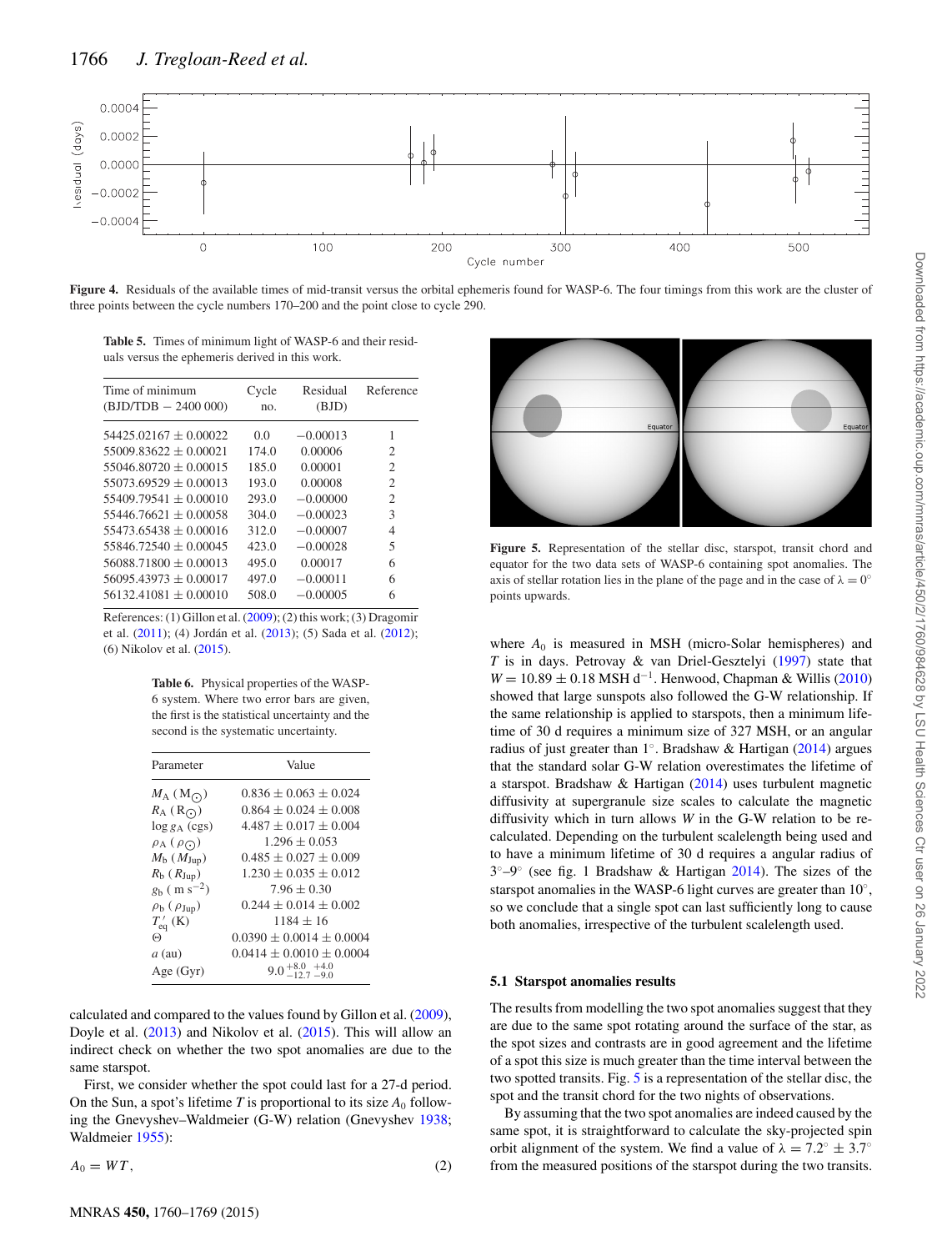It is also possible to calculate the rotational period of the star, using the spot positions and an estimate of the number of stellar rotations which occurred between the two transits (see Tregloan-Reed et al. [2013;](#page-11-53) Mancini et al. [2014\)](#page-11-56). Due to the 27-d gap between the light curves, the star could have rotated *N* full rotations plus  $47.5^\circ \pm 2.5^\circ$ . If  $N = 0$ , then this would imply that WASP-6 has a rotation period of approximately 200 d, which is extremely long for a main-sequence G-star. If  $N = 1$ , then the spot has travelled  $407.5° \pm 2.5°$  between the transits, giving a rotational period of  $P_{\text{rot}} = 23.80 \pm 0.15$  d at a colatitude of 75.8°. This is in excellent agreement with the measurement of  $P_{\text{rot}} = 23.6 \pm 0.5$  d from Nikolov et al. [\(2015\)](#page-11-52). Combining this with the stellar radius (see Table [6\)](#page-8-2), the latitudinal rotational velocity of the star was calculated to be  $v_{(75.8°)} = 1.78 \pm 0.20$  km s<sup>-1</sup>. This is also in agreement with  $v\sin I$  from both Gillon et al.  $(2009)$  and Doyle et al.  $(2013)$ . If *N* = 2, then the spot has travelled  $767.5° \pm 2.5°$ , giving a rotational period of  $P_{\text{rot}} = 12.63 \pm 0.15$  d at a colatitude of 75.8° (or  $v_{(75.8°)} =$  $3.36 \pm 0.20$  km s<sup>-1</sup>). This agrees with the *v*sin *I* from Gillon et al. [\(2009\)](#page-11-46) and Doyle et al. [\(2013\)](#page-11-50), but not with the  $P_{\text{rot}}$  from Nikolov et al. [\(2015\)](#page-11-52). The agreement with Gillon et al. [\(2009\)](#page-11-46) and Doyle et al.  $(2013)$  is due to the fact that any value of v that is found to be greater than vsin *I* can be considered to agree based on the nature of sin *I*. We conclude that the  $N = 1$  case is much more likely than the two alternatives discussed above.

#### **5.2 Degeneracy of the stellar rotation period**

Whilst there is no clear photometric signal in the SuperWASP light curve of WASP-6, Nikolov et al. [\(2015\)](#page-11-52) were able to measure a rotation period of  $P_{\text{rot}} = 23.6 \pm 0.5$  d from photometry of higher precision; however, none of the Space Telescope Imaging Spectrograph observations detected a starspot anomaly indicating that starspots on WASP-6 A are either rare or of low contrast. This is also supported by the upper limit of the photometric variability of about 1 per cent (Nikolov et al. [2015\)](#page-11-52). There are also two measurements of vsin *I* from Gillon et al. [\(2009,](#page-11-46) vsin  $I = 1.4 \pm 1.0$  km s<sup>-1</sup>) and Doyle et al.  $(2013, v\sin I = 2.4 ± 0.5$  $(2013, v\sin I = 2.4 ± 0.5$  km s<sup>−1</sup>). Both vsin *I* measurements agree with the v found when combining  $P_{\text{rot}}$  and  $R_{\star}$  at a colatitude of 75.8° to give either  $v_{(75.8°)} = 1.78 \pm 0.20$  km s<sup>-1</sup> or  $v_{(75.8°)} = 3.36 \pm 0.20$  km s<sup>-1</sup>. The problem that arises from checking measurements of v against vsin *I* is that due to the sin *I* projection factor any value for  $v$  that is found to be greater than  $v \sin I$ can be considered to agree. A second unknown is the amount of differential rotation that is experienced by WASP-6 A. In the absence of any differential rotation, the single full rotation value of  $P_{\text{rot}} = 23.80 \pm 0.15$  d would lead to an equatorial rotational velocity of  $v = 1.84 \pm 0.20$  km s<sup>-1</sup>. This result agrees again with the vsin *I* value from both Gillon et al. [\(2009\)](#page-11-46) and Doyle et al. [\(2013\)](#page-11-50). Our results from PRISM do show though that the two starspot positions are only approximately 10◦ from the stellar equator. As such the effect from differential rotation would be small, so any large divergence of v from vsin *I* would imply that  $I \ll 90^\circ$ .

WASP-6 A has  $T_{\text{eff}} = 5375 \pm 65$  K (Doyle et al. [2013\)](#page-11-50) so is a cool star ( $T_{\text{eff}}$  < 6250 K). The trend seen between host star  $T_{\text{eff}}$ s and projected orbital obliquity (see Fig. [6\)](#page-9-0) suggests that the orbital rotation axis of WASP-6 b should be aligned with the stellar rotation axis of WASP-6 A. For this to be true, then *I* would have to be  $\approx 90^\circ$ , and thus sin *I*  $\approx$  1. If this is the case, then the value  $v_{(75.8°)} = 3.36 \pm$ 0.20 km s−<sup>1</sup> no longer agrees with the vsin *I* from either Gillon et al. [\(2009\)](#page-11-46) or Doyle et al. [\(2013\)](#page-11-50). This supports the supposition that the rotation period of WASP-6 A is  $P_{\text{rot}} = 23.80 \pm 0.15$  d. Brown [\(2014\)](#page-11-83) calculated the stellar rotation period of WASP-6 A to

<span id="page-9-0"></span>

**Figure 6.**  $|\lambda|$  against  $T_{\text{eff}}$  for 83 transiting planets from TEPCat including WASP-19 and WASP-6. The green and red data points are WASP-6 (left) and WASP-19 (right). The green data points represent values from the literature (WASP-6: Gillon et al. [2009;](#page-11-46) WASP-19: Hellier et al. [2011\)](#page-11-84) and the red data points represent the values found from this work and Tregloan-Reed et al. [\(2013\)](#page-11-53). The trend in the data suggests that cool host stars harbour aligned systems.

be  $P_{\text{rot}} = 27.1_{-3.8}^{+3.6}$  d from Gaussian distribution sampling of vsin *I*, *i* and  $R_A$ , which is further evidence for the conclusion that the rotation period of WASP-6 A is  $P_{\text{rot}} = 23.80 \pm 0.15$  d.

#### **6 DISCUSSION AND CONCLUSIONS**

We have determined the physical properties of the WASP-6 planetary system (Table [6\)](#page-8-2) based on four new high-precision transit light curves, finding values which are consistent with and more precise than those in the literature. We find the mass and radius of the host star to be  $0.836 \pm 0.063 \,\mathrm{M_{\odot}}$  and  $0.864 \pm 0.024 \,\mathrm{R_{\odot}}$ , respectively. For the planet we find a mass of  $0.485 \pm 0.027 M_{\text{Jup}}$ , a radius of  $1.230 \pm 0.035 R_{Jup}$  and a density of  $0.244 \pm 0.014 \rho_{Jup}$ . These results also serve as a secondary check for the accuracy of the PRISM and GEMC codes. By studying the individual results for each of the four transits (see Table [3\)](#page-7-0), it can be seen that the system parameters from each light curve agree within their  $1\sigma$  uncertainties. This shows that PRISM can retrieve reliable photometric properties from transit light curves containing starspot anomalies.

The four transits of WASP-6 were modelled using PRISM and GEMC. Two of the transits contained a starspot anomaly but are separated by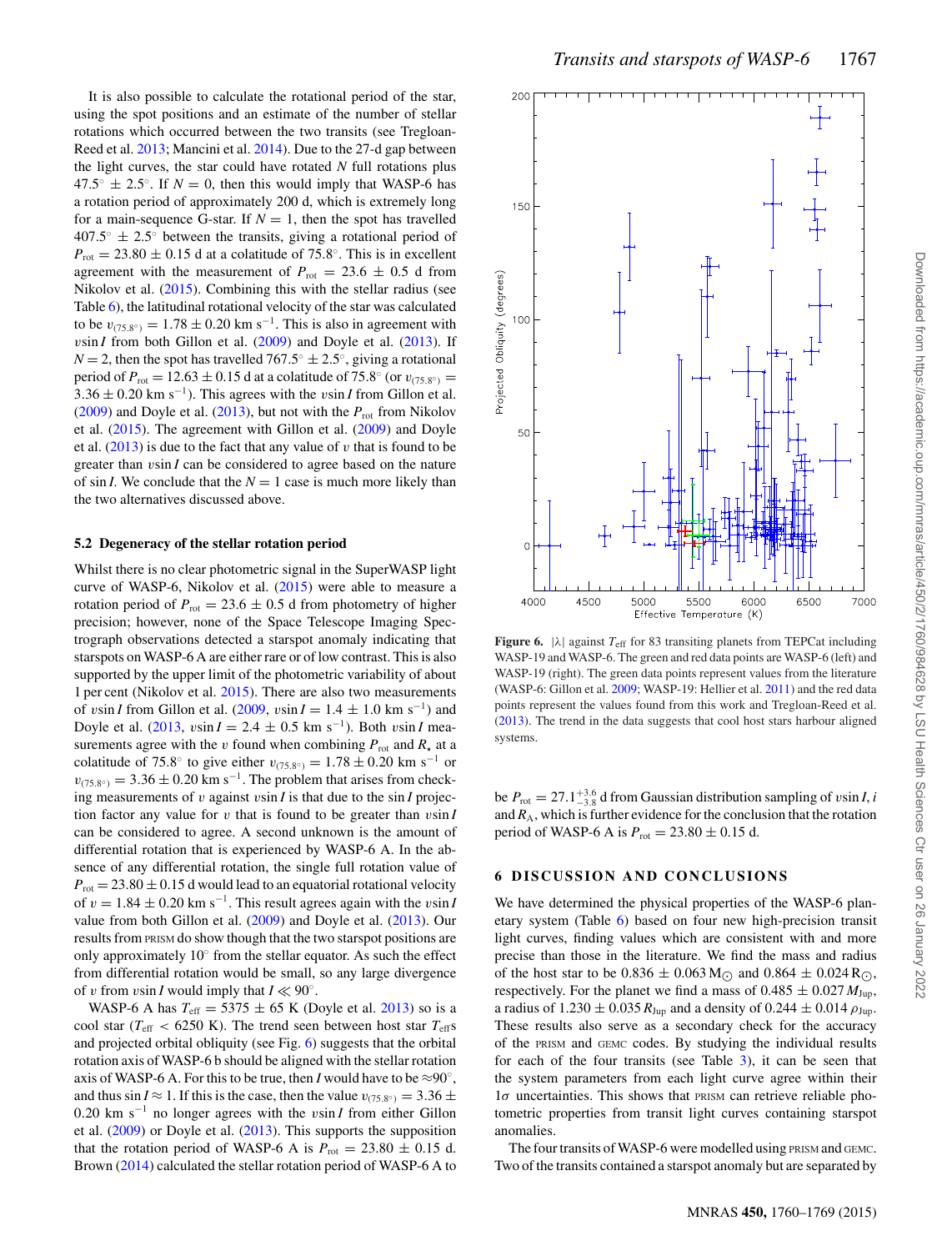27 d. Whilst it is not possible to prove that the two spot anomalies are caused by the same starspot, the available evidence strongly favours this scenario. The results from PRISM show that the angular size and contrast of the starspot in both light curves agree to within  $0.05\sigma$  and  $0.73\sigma$ , respectively. As with WASP-19 (see Tregloan-Reed et al.  $2013$ ), only part of the starspot(s) is on the transit chord (Fig. [5\)](#page-8-3). Because the light curve only holds information on what is happening inside the transit chord, then a likely scenario is that the planet is passing over a band of smaller starspots which form an active region on WASP-6. In this active region, there could be a number of starspots each with sizes much less than 1◦ and therefore lifetimes shorter than 30 d (see Section 5). Future observations may allow changes to be seen in the overall contrast from the starspot region. In either case as a whole the region would remain a similar size and shape over a 27-d period.

In the case of a single large starspot,  $r_{\text{spot}}$  (Table [4\)](#page-7-1) and  $R_{\star}$ (Table [6\)](#page-8-2) can be combined to find the starspot radius. We find  $R_{\text{spot}} = 127902 \pm 11102$  km, which equates to approximately 4.5 per cent of the visible stellar surface. This value is similar to starspots found on other G-type stars (Strassmeier [2009\)](#page-11-85).

If the two starspot anomalies are assumed to be generated by the planet crossing the same starspot, then it is possible to calculate the latitudinal rotation period of WASP-6. It was found that either  $P_{\text{rot}} = 23.80 \pm 0.15$  d or  $P_{\text{rot}} = 12.63 \pm 0.15$  d at a colatitude of 75.8◦. These calculations assumed that WASP-6 had made either one or two full rotations prior to the difference seen in the light curves.

Even without knowing the number of full rotations that WASP-6 completed between the two spotted light curves, if the starspot anomalies are due to the same spot then the sky-projected spin orbit alignment  $\lambda$  of the system can be measured. We find  $\lambda = 7.2^\circ \pm 3.7^\circ$ . This result agrees with, and is more precise than, the previous measurement of  $\lambda$  using the RM effect ( $\lambda = 11^{-14}_{-18}$  deg; Gillon et al.  $2009$ ).  $\lambda$  gives the lower boundary of the true spin-orbit angle,  $\psi$ . As stated by Fabrycky & Winn [\(2009\)](#page-11-86), finding a small value for  $\lambda$  can be interpreted in different ways. Either  $ψ$  lies close to  $\lambda$  and the system is aligned, or  $\psi$  lies far from  $\lambda$  and the system is not aligned. As discussed in Section 5.1 because the spot is close to the stellar equator, then it could be assumed that the change in  $v$ at the equator due to differential rotation would be small. Coupled with the uncertainties measured in vsin *I* from both Gillon et al. [\(2009\)](#page-11-46) and Doyle et al. [\(2013\)](#page-11-50), it is plausible that  $\sin I \approx 1$  and therefore  $\psi \approx 7^{\circ}$  if  $P_{\text{rot}} = 23.80 \pm 0.15$  d. As a consequence, we have two different scenarios: an aligned system with a slowly rotating star or a misaligned system with a rapidly rotating star. Taking into account the  $T_{\text{eff}}$  of WASP-6 A and the statistical trend seen in misaligned systems, it is more probable that the WASP-6 system is in fact aligned, suggesting  $\psi \approx 7^{\circ}$  and  $P_{\text{rot}} = 23.80 \pm 0.15$  d. It would be desirable to observe consecutive transits of WASP-6 in an attempt to definitively identify multiple planetary crossings of a single starspot and to precisely determine  $P_{\text{rot}}$ ,  $\lambda$  and potentially  $\psi$  of WASP-6.

If the starspot anomalies are due to the same starspot,  $\lambda = 7.2^{\circ} \pm 3.7^{\circ}$  and there is no direct evidence for a spin-orbit misalignment in the WASP-6 system. With potentially a low obliquity and a cool host star, WASP-6 seems to follow the idea put forward by Winn et al. [\(2010a\)](#page-11-87) that planetary systems with cool stars will have a low obliquity. It also lends weight to the idea that WASP-6 b formed at a much greater distance from its host star and suffered orbital decay through tidal interactions with the protoplanetary disc (i.e. either type I or type II disc migration; Ward [1997\)](#page-11-88).

At present there are 83 transiting planets with published  $\lambda$  values.<sup>7</sup> The λ values for WASP-6 (this work) and WASP-19 (Tregloan-Reed et al. [2013\)](#page-11-53) were updated and a plot of  $\lambda$  against  $T_{\text{eff}}$  was created (see Fig. [6\)](#page-9-0). To remove any ambiguity in the plot due to negative values of  $\lambda$ , we plot its absolute value. It can be seen that a large proportion (75 per cent) of cool stars ( $T_{\text{eff}} < 6250 \text{ K}$ ) are in aligned systems, while the majority (56 per cent) of hot host stars have misaligned systems. This trend supports Winn et al. [\(2010a\)](#page-11-87) in that cool stars with hot Jupiters will have low obliquities. This trend can also be explained by the time required for the system to align. Hot stars will have thinner convective zones and will therefore take longer to align the photosphere with the planetary orbit. Because of this, by examining  $\lambda$  of hot stars a greater proportion will have misaligned systems compared to cool stars where the alignment process is much shorter and so will have a higher proportion of aligned systems. Cool stars also live longer so the ones that are observed are on average older. They have therefore had more time for tidal effects to work (Triaud [2011\)](#page-11-89).

By determining  $\lambda$  and  $\psi$  of the planetary system, it is possible to begin to understand the primary process in the dynamical evolution of the system. The RM effect can be used to ascertain a value for  $\lambda$ . One limitation of this method though is from an excess RV jitter (stellar activity e.g. starspots). Therefore, the use of the RM effect either requires magnetically quiet stars or the transit chord of the planet to bypass any active latitudes on the stellar disc. The opposite is true when using starspot anomalies in light curves to determine λ. Due to this, the two different methods complement each other in probing the dominant process in the dynamical evolution of transiting planets. It should be noted that in both the cases of WASP-19 and WASP-6 (see Fig. [6\)](#page-9-0) the measured uncertainty in  $\lambda$  is much smaller than measured using the RM effect. This indicates that the starspot method to measure  $\lambda$  is superior to the RM effect in terms of reduced uncertainty in measuring  $\lambda$ . However, as was shown in observing WASP-50 (see Tregloan-Reed & Southworth [2013\)](#page-11-90), the starspot method does not always work in terms of obtaining transit light curves affected by a starspot anomaly. The RM effect does have a high success rate in measuring a value of  $\lambda$  but rarely achieves a similar precision.

## **ACKNOWLEDGEMENTS**

We like to thank the anonymous referee for the helpful comments on the manuscript. The operation of the Danish 1.54-m telescope at ESOs La Silla observatory is financed by a grant to UGJ from The Danish Council for Independent Research (FNU). Research at the Armagh Observatory is funded by the Department of Culture, Arts & Leisure (DCAL). JTR acknowledges financial support from STFC in the form of a PhD Studentship (the majority of this work) and also acknowledges financial support from ORAU (Oak Ridge Associated Universities) and NASA in the form of a Post-Doctoral Programme (NPP) Fellowship. JS acknowledges financial support from STFC in the form of an Advanced Fellowship. DR acknowledges financial support from the Spanish Ministry of Economy and Competitiveness (MINECO) under the 2011 Severo Ochoa Programme MINECO SEV-2011-0187. FF, DR (boursier FRIA) and J Surdej acknowledge support from the Communauté française de Belgique – Actions de recherche concertées – Académie Wallonie–Europe.

<sup>&</sup>lt;sup>7</sup> All measured  $\lambda$  and  $T_{\text{eff}}$  values of the known planetary systems were obtained from the 2014/10/20 version of the TEPCat catalogue (Southworth [2011\)](#page-11-76) [\(http://www.astro.keele.ac.uk/](http://www.astro.keele.ac.uk/protect $
elax sim $jkt/tepcat/)∼jkt/tepcat/).